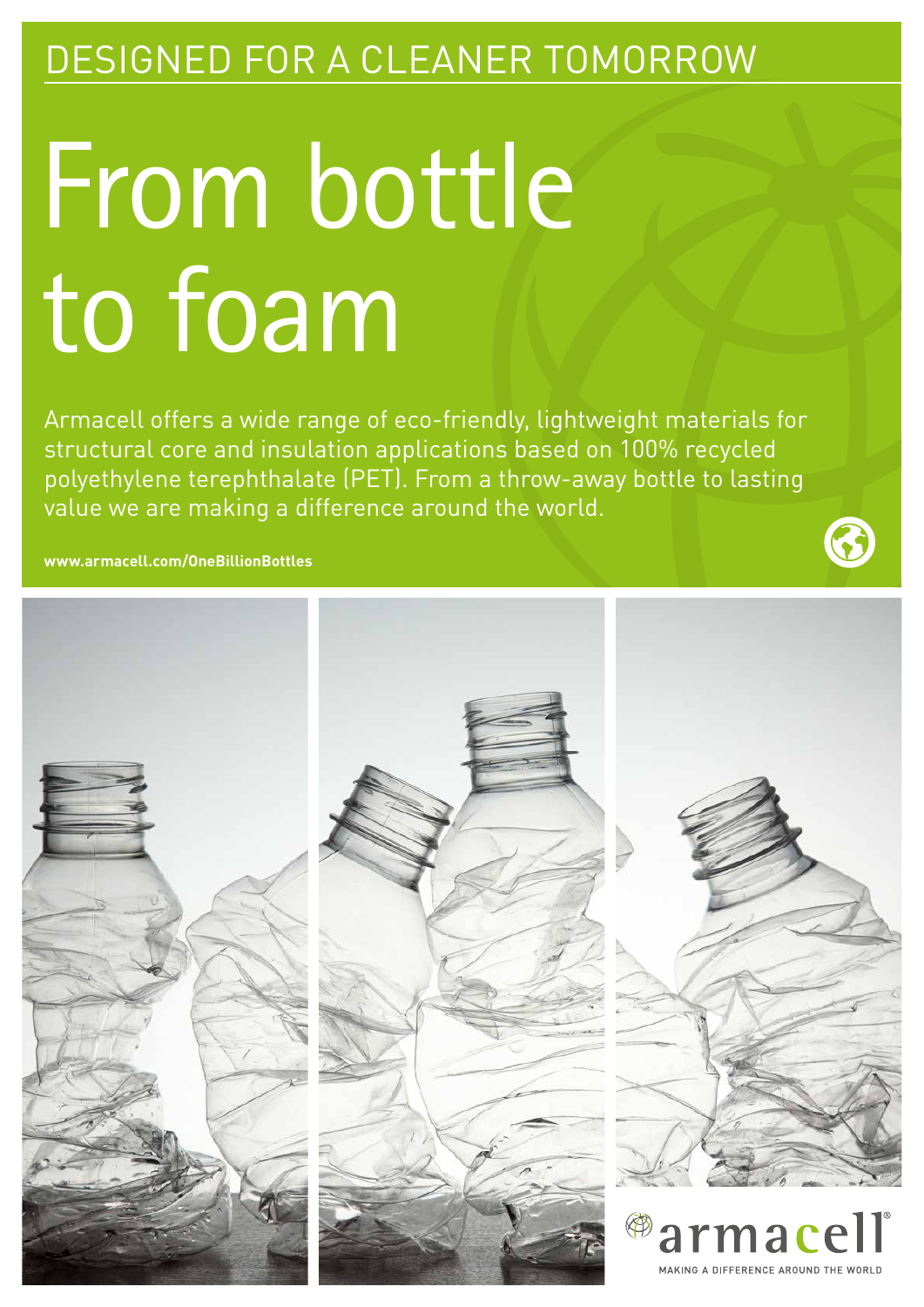# FROM AN EMPTY BOTTLE TO A HIGH-TECH FOAM

The impact of plastic on our ecosystem is undisputed. Every second more than 16,000 plastic bottles are sold worldwide. Less than 50% of these bottles are collected for recycling, and only 7% go to make new PET bottles. The majority of plastic bottles ends up in a landfill or our environment, where plastic takes hundreds of years to decompose.

Now is the time to encourage innovative entrepreneurship in production methods and product solutions designed to boost sustainability and the circular economy. The latter involves switching from a linear 'make-takedispose' economy to a circular model based on 'reduce, reuse and recycle'. An economy in which waste and pollution are designed out, products and materials are kept in use longer and natural systems regenerated. Both the UN and the EU have launched circular economy initiatives. This macro level effort is being matched by initiatives at the micro level of companies, NGOs and citizen action groups.

#### » As a company processing plastic, we have a clear responsibility to play our part in accelerating the transition to a circular economy. «

Bart Janssen, Vice President Engineered Foams

Today, we are recycling PET from plastic bottles, discovering and analysing new sources of recycled PET and maximising the collection of internal scrap, which is returned to the production process.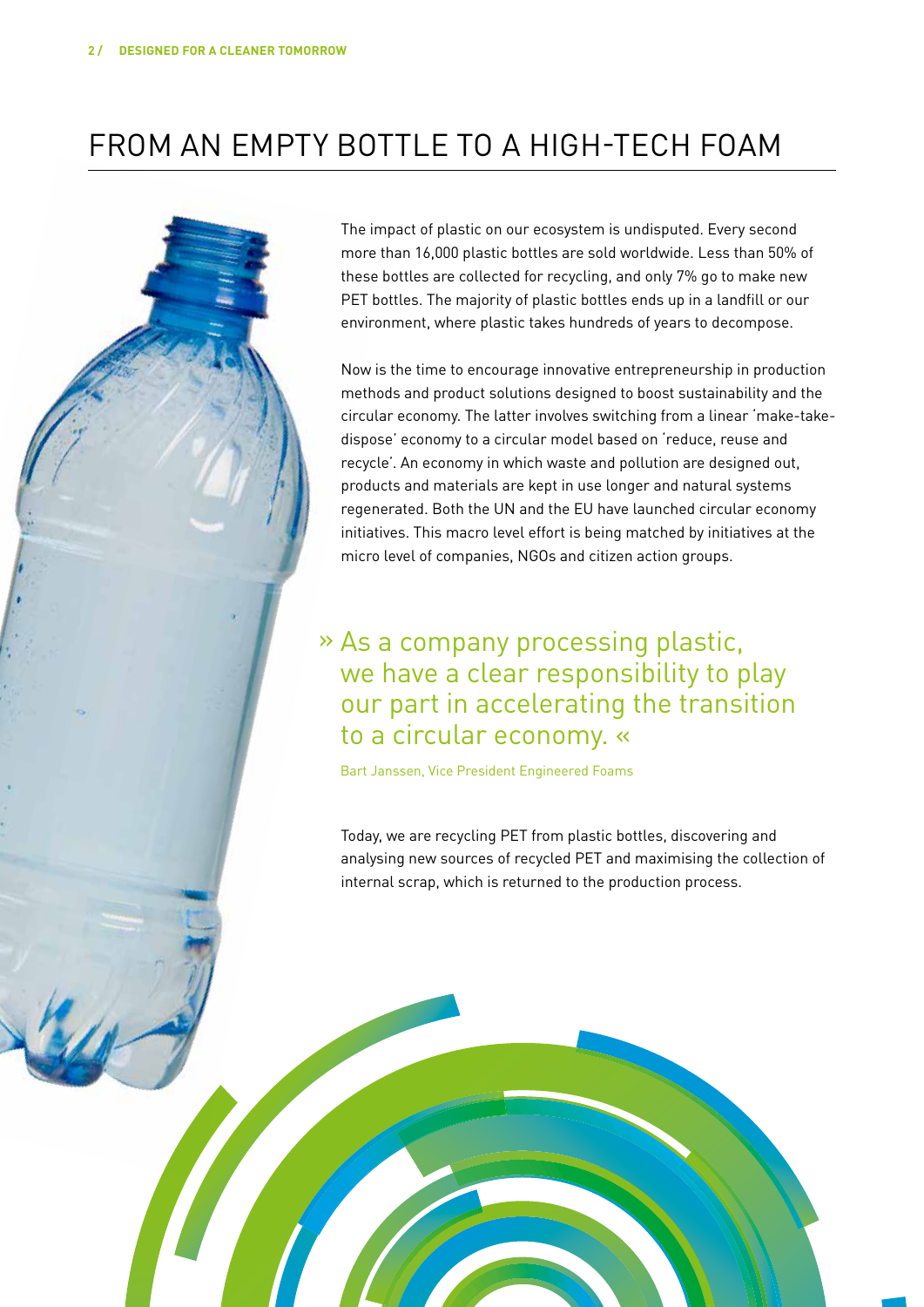## CLOSING THE LOOP

Armacell is the pioneer in the field of polyethylene terephthalate (PET) technology and initiated the breakthrough of PET foams as a structural core material in the composite industry. In the early days, our PET foams were made from virgin PET. Over the past decade, our global research and development team developed a process technology enabling the production of PET foam products made entirely from recycled beverage bottles.

#### THE FCO CIRCLE

During the post-consumer life-cycle of the plastic bottle, Armacell focuses on the reprocessing:





» We convert single-use recycled PET bottles into long-lifetime, high-value foam core materials for composite sandwich structures utilised in up to 90-metre-long wind turbine blades, high-speed train body structures, surfboards, as well as on the 24-karat gilded roof of an orthodox cathedral. «

Thomas Kessel, General Manager PET Foams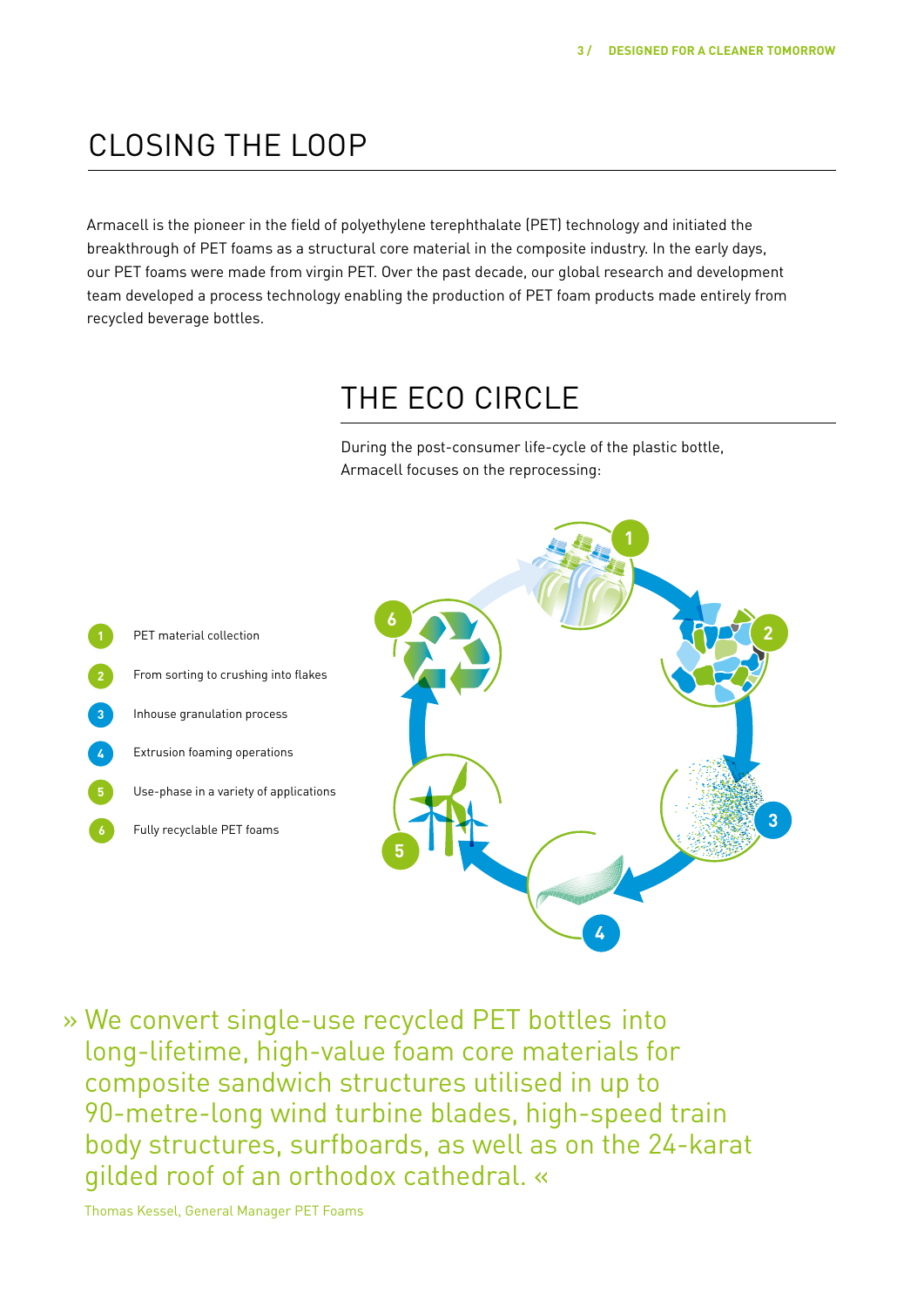# PET FOAMS - PORTFOLIO



#### ArmaForm® Core

structural foam cores provide a unique combination of material and processing properties, such as a high strength-to-weight ratio, durability, superior service temperature stability and excellent compatibility with most common resins and manufacturing methods.

#### ArmaForm® Foil

is the first fully recyclable and thermoformable thermoplastic foil product designed to provide a sustainable and improved alternative to cross-linked polyethylene (XLPE) and polypropylene (XLPP) products in mainly thermoforming applications.





#### ArmaForm® MultiCore

combines different densities in one foam core to improve impact and point load resistance while minimising weight. Designed to replace conventional plywood-XPS and other multi-ply panels.

#### ArmaForm® Eco

low density foam board for structural insulation panels combining long-term insulation and structural integrity with process versatility.





#### ArmaShape

loose beads are utilised for manufacturing lightweight and strong 3D shaped foam cores for composite sandwich structures. Used as a loose filler grade, it is a high performance alternative to conventional materials with superior compression strength and temperature resistance.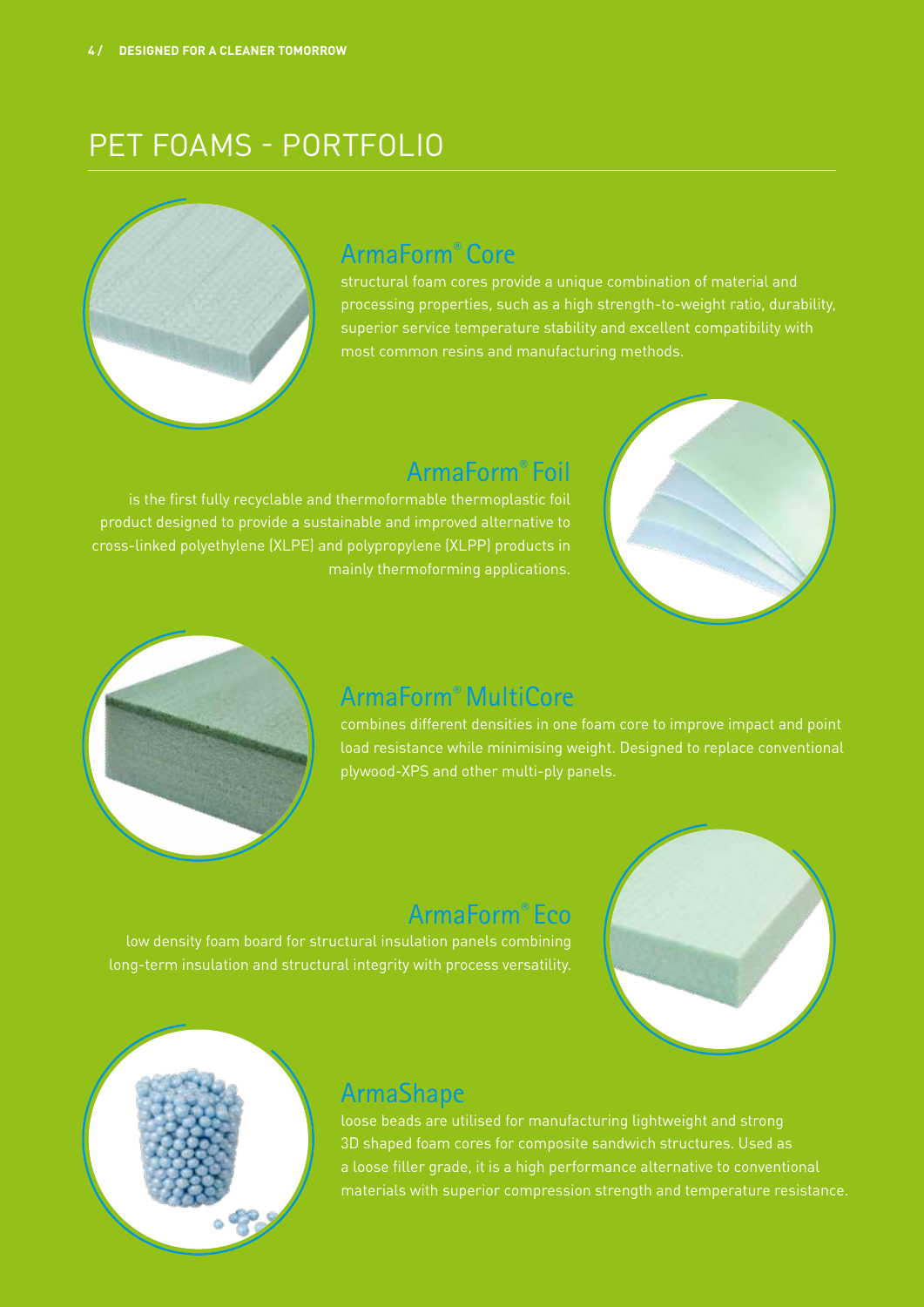**AISSION** 

SAVINGS

#### PET FOAMS - ECO BALANCE

Using 100% recycled PET as a raw material base for our PET foam products delivers significant CO2 emission savings: **>33%**





PVC Polyvinyl Chloride SAN Styrene Acrylonitrile

XPS Extruded Polystyrene

To manufacture ArmaForm Foil, three times less energy is required than to produce comparable XPE and XPP foil products.



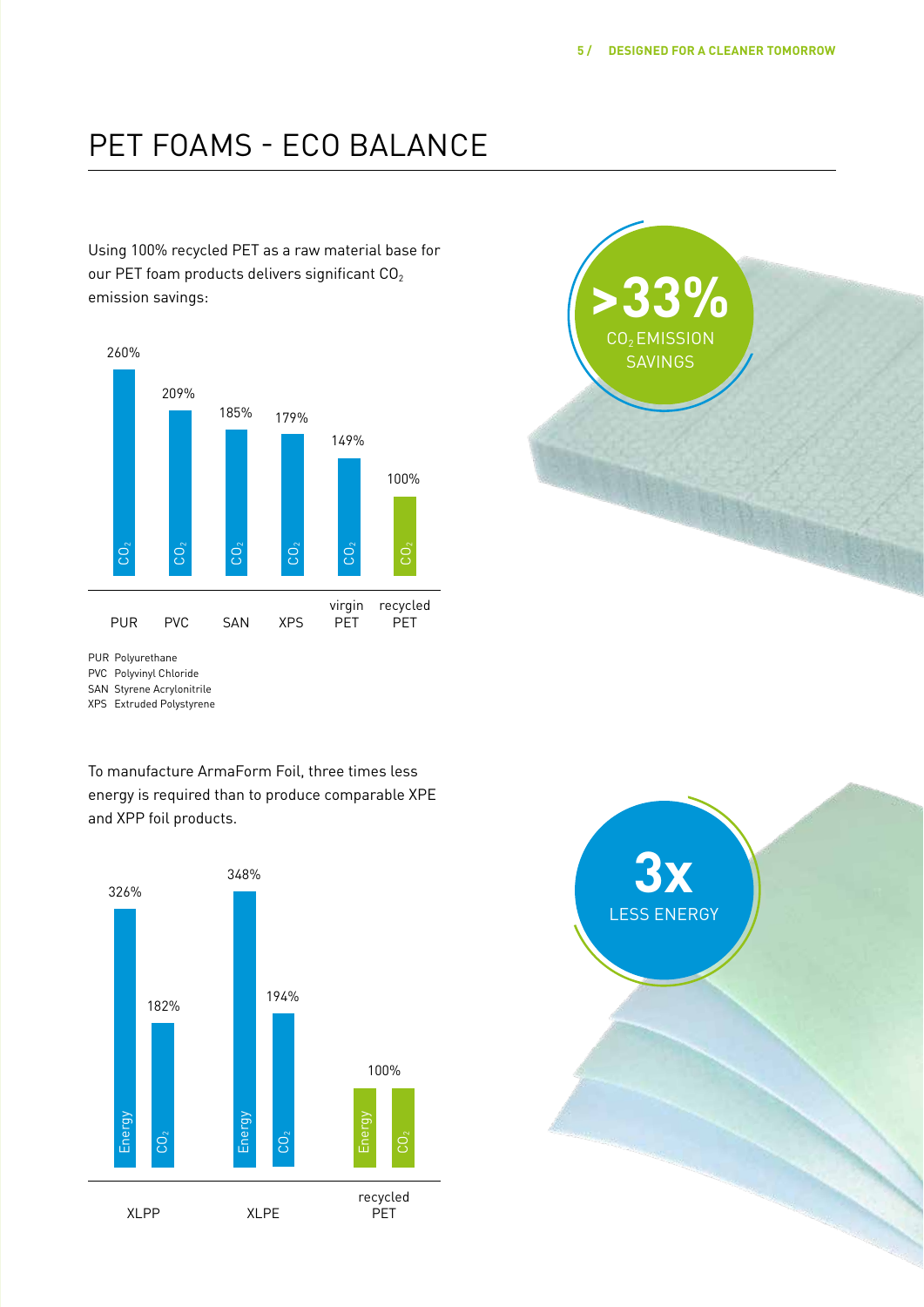# OPERATIONAL EXCELLENCE

All our products are manufactured in an energy- and resourceefficient production process.

We only use halogen-free, flame retarded additives.100% of production scrap is returned to the process and re-used for foam manufacturing.



# FROM THROW-AWAY TO SUSTAINABLE VALUE

Over the past decades, fibre-reinforced composites have proven their worth as weight-saving structures that deliver energy efficiency, durability, functionality and cost effectiveness over the long term. In transportation applications, for example, fibre-reinforced composite sandwich panels are utilised to lower weight. Less weight on a train, boat, bus or anything else that moves is directly correlated to higher energy efficiency. The lighter a vehicle is, the less energy consumed.

Today, the sustainability of the individual component is becoming a compelling argument in the materials selection process. The trend of designing environmentally-friendly composite structures which are light, strong and recyclable has led industrial designers, specifiers and composite manufacturers to accelerate the substitution of conventional core materials such as Balsa, SAN, PUR or PVC with our PET foam cores.

» Adoption rates of our ArmaForm product suite are growing globally across our key end markets including wind energy, transportation, building & construction and industrial. «

Henri Chapelle, Sales & Marketing Manager PET Foams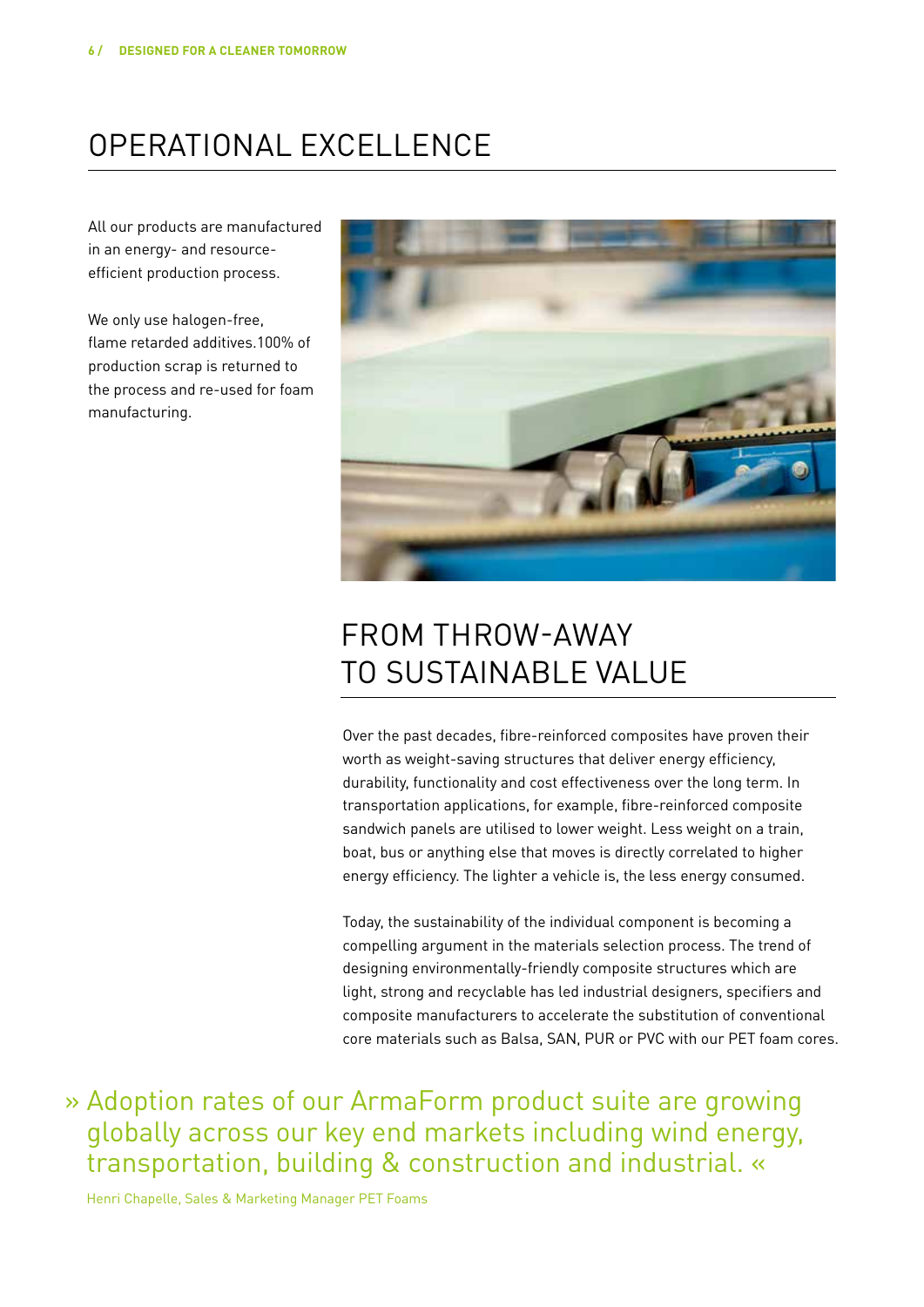### PET FOAMS IN ACTION

#### **YOU CAN FIND OUR STRUCTURAL PET FOAM CORES IN VARIOUS CONSTRUCTIONS AND ICONIC PROJECTS AROUND THE WORLD.**

// Sandwich constructions for rotor blades, nacelles and spinners of wind turbine application.

#### ARMAFORM USED IN **100,000** ROTOR BLADES GLOBALLY





// Five gilded domes of the Russian Orthodox Cathedral in Paris, France. The domes were manufactured off-site and it took 15 minutes to put the largest dome, spanning 12 metres in diameter, in place by crane.









// Façade cladding of King Abdullah KAFD World Trade Centre in Riyadh, Saudi Arabia. It covers a surface area of more than 40,000m². It is the second tallest tower in the area with an observation deck open for public at a height of 300 metres.

// Nose of the CRH3A bullet train that connects the 700km distant cities of Chengdu and Xi'an in Western China in less than four hours. The success of the CRH3A has put an end to flights between the two cities, thus reducing the carbon footprint on this route.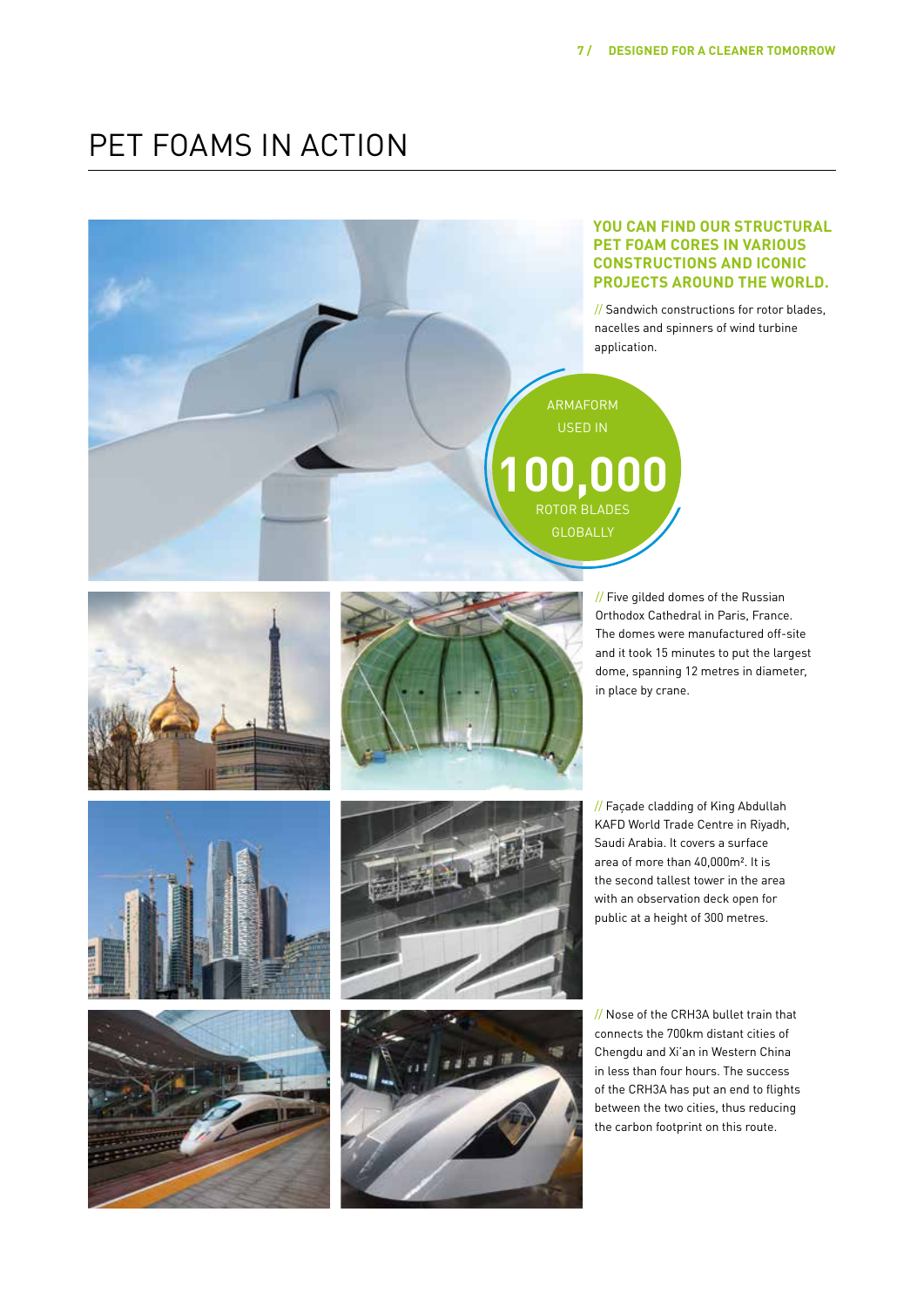## CONNECTING THE FLAKES

#### » Opening our unique and patented process technology to others leverages Armacell's contribution to a greener tomorrow. «

Dr. Justyna Dolega, Global Innovation Manager

We are proud to have used more than one billion recycled PET bottles in our production so far. Going forward, we will create partnerships and enter global networks to increase our efforts.

Armacell is participating in the EU-funded PlastiCircle project as a research partner. PlastiCircle aims to improve plastic packaging waste collection, transport, sorting and recycling rates across Europe. By enhancing the plastic packaging waste chain through a circular economy approach, PlastiCircle is striving to reinvent the plastic packaging treatment process and transform waste into valuable products. Besides our own research in this field, we are using the PlastiCircle network to find new opportunities for post-consumer PET sourcing and its conversion into full-value products.

We are a partner of the Operation Clean Sweep® initiative, a global product stewardship programme to drive best practices in plastic material loss management. The programme encourages plastic processing companies to improve their worksite set-up for plastic pellet prevention and achieve zero material loss. The unintentional loss of plastic pellets, flakes or powders can occur at all stages along the foam manufacturing process, including raw material handling, production, storage and transportation. If not contained or disposed of properly, microplastics may end up being washed down drains and into groundwater before eventually flowing into the ocean. Among many initiatives, Armacell sets internal procedures to achieve zero material loss, provides employee training and encourages accountability for responsible waste handling.

Another way of contributing to higher recycling rates beyond our own production is to share our technology with others. Armacell is granting licenses to other PET foam producers in the composite industry to adapt and operate our patented process technology in their manufacturing.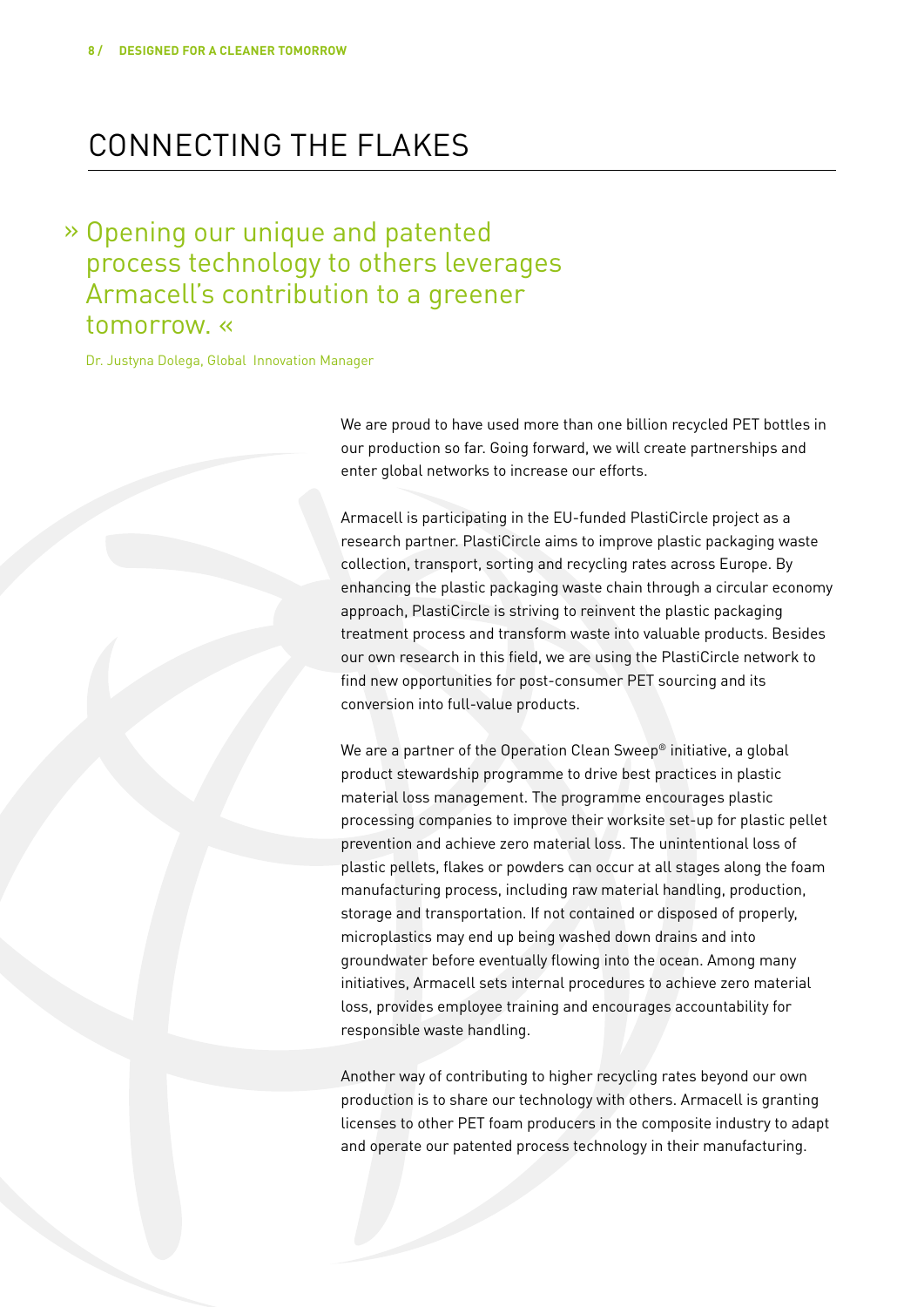# **1,000,000,000**

# RECYCLED PET BOTTLES USED IN OUR PRODUCTION

At Armacell we constantly innovate, improve and rethink what we are doing and are focused on sustainable, profitable growth through the development and manufacturing of our products to ensure a positive impact on our community.

Decades of research and development, as well as our experience, have made us what we are today: the leading innovator in PET foam technology and a pioneer in sustainability.

» Our unique PET foam products meet the stringent technical requirements of today's composite core materials and follow the circular economy guidelines to preserve our environment. Leadership to us is all about caring and assuming responsibility. «

Patrick Mathieu, President & CEO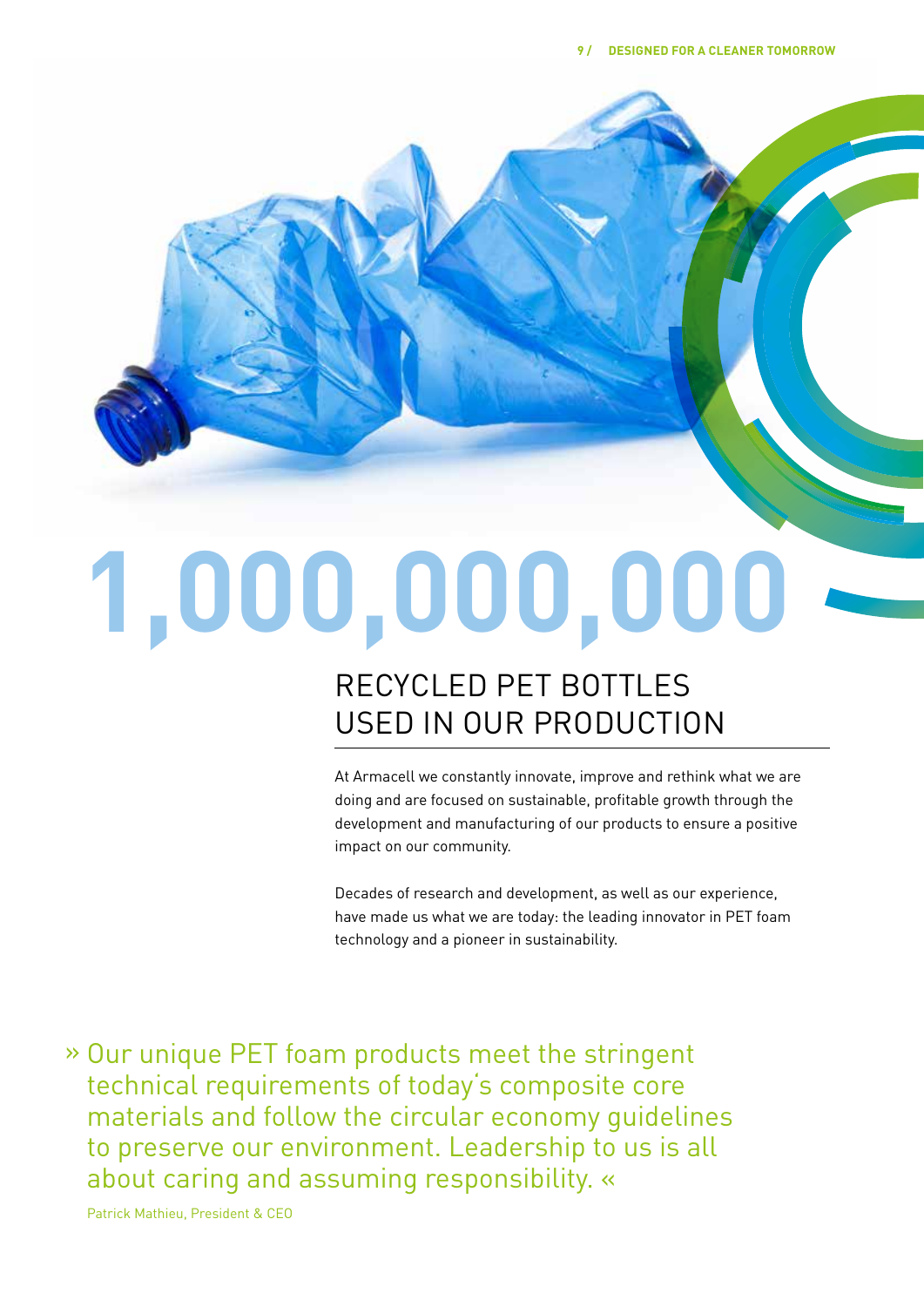## ABOUT US

Armacell is the inventor of flexible elastomeric foams for equipment insulation. We develop innovative and safe thermal, acoustic and mechanical solutions that create sustainable value for our customers. Day in, day out, our products make a significant difference around the world. As a multi-material and multi-product company, we operate two main businesses: Advanced Insulation and Engineered Foams. Our product focus is on insulation materials enhancing the energy efficiency of technical equipment, high-performance foams for sophisticated and lightweight applications, 100% recycled PET products and nextgeneration aerogel technology.



#### **// Passionate**

Dedicated and professionallyminded employees with an entrepreneurial spirit are our greatest asset. experience, commitment, empowerment and accountability, integrity and sustainability.

**3,054 employees worldwide representing 70 different** 

**nationalities** 

**24 production facilities in 16 countries on 4 continents** 

**+100 countries where customers are served**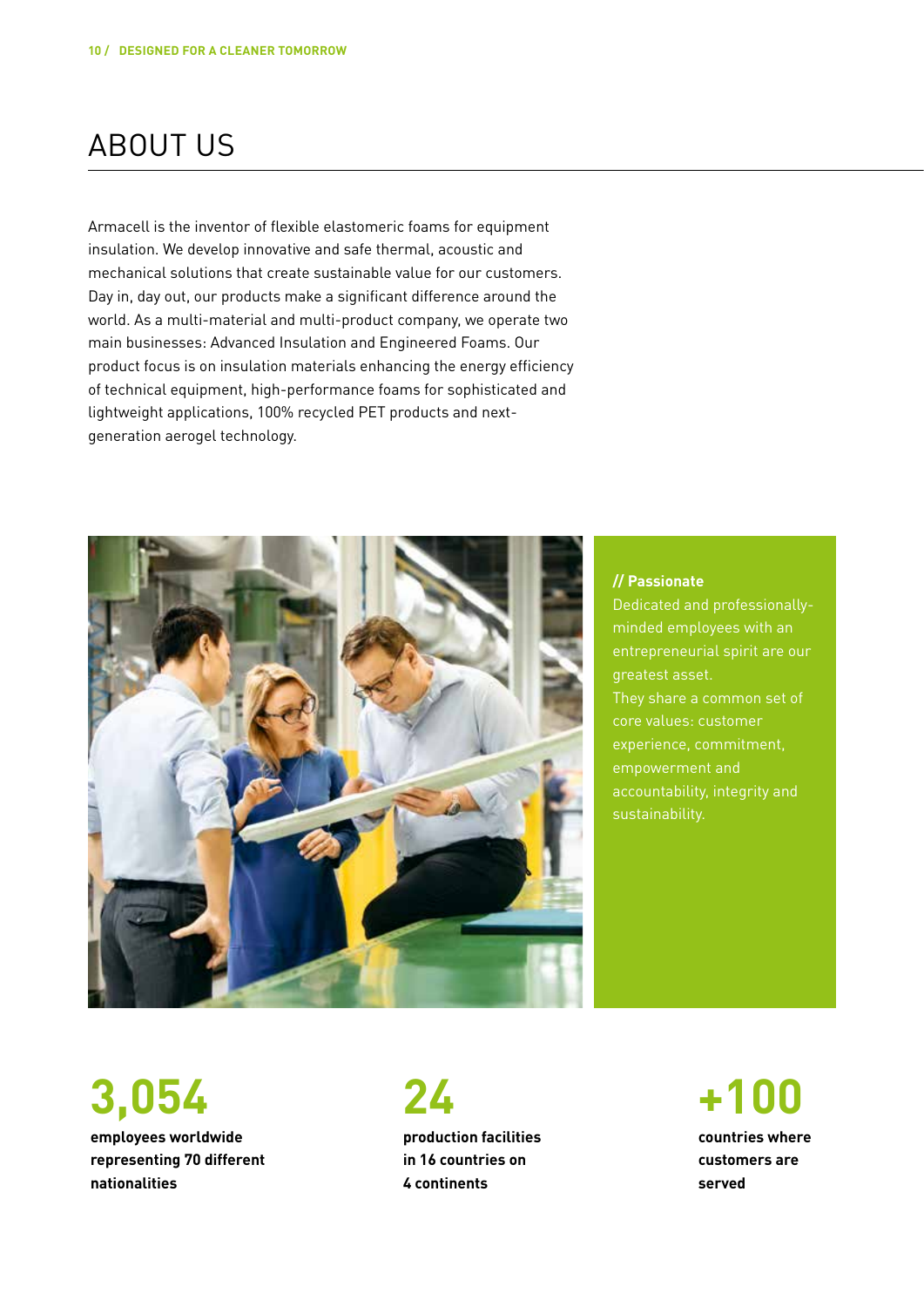